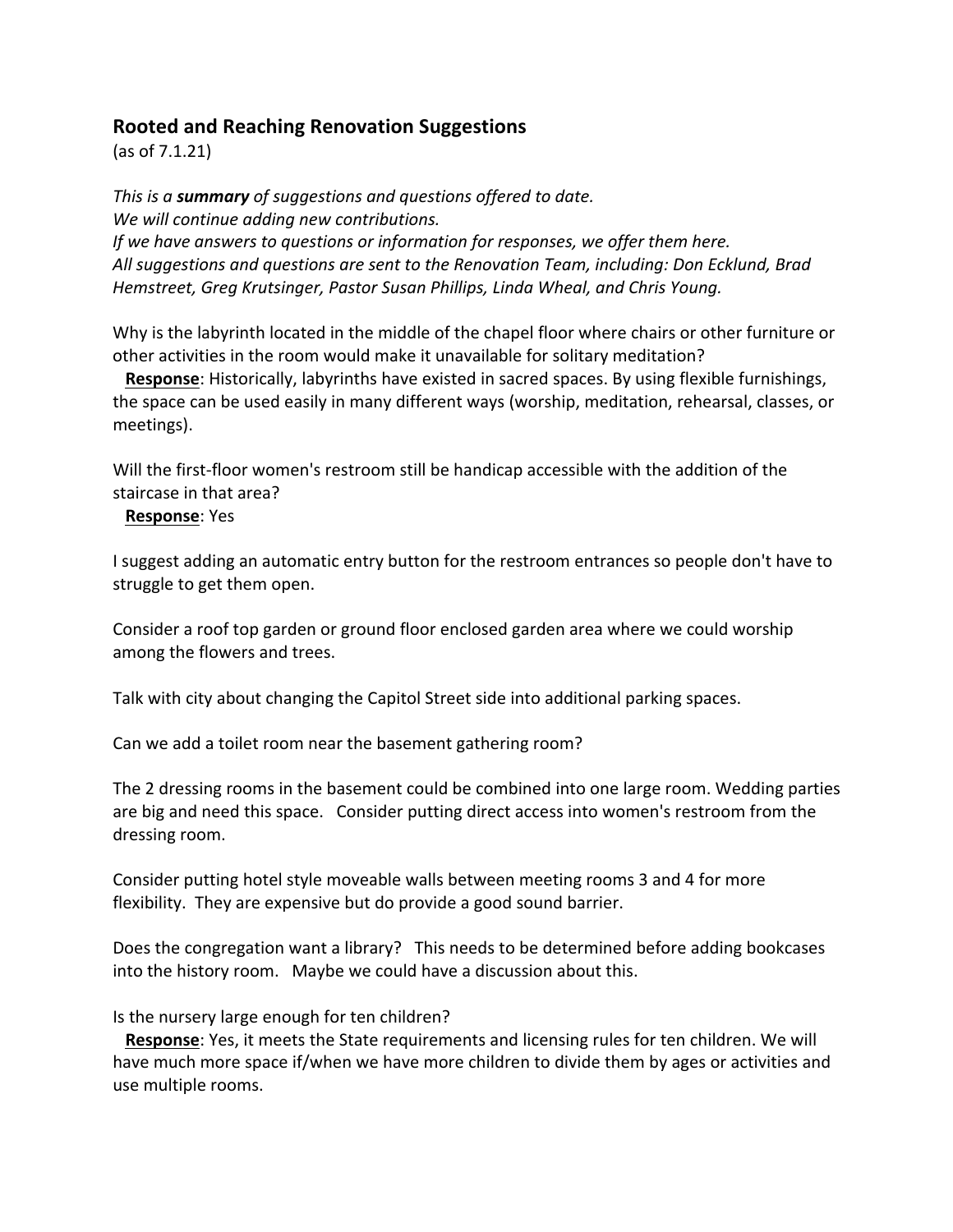The second floor Chapel does not look at all like a chapel, more like an all-purpose room for activities other than meditation and prayer. We feel this should be one of the most important spaces in our new building for worship and prayer, which as now presented it certainly is not.

**Response**: The drawings in the Charrette presentation are only sketches, not final designs. A chapel will need sacramental furnishings, artwork, music, prayers, and people to create the sacred, beautiful, and inspiring space we imagine. The discussions have been about a space that can host everything we have done in the chapel and more.

## Can the choir have a space for fixed risers?

The visibility of the director makes all the difference in translating the tempo and colors of a director to the singers.

Given the church's proximity to both state & federal businesses and the recent security concerns for both, I feel it might be advantageous have a secured entrance into the church by vehicle for anyone who must access the building in an official capacity after hours. I believe this could be accomplished by adding a garage entry within the new section as part of the renovation. For security purposes, I am thinking a coded entry on a pedestal at the garage entrance (as seen in secured storage properties, for example) followed by the same coded entry (or a conventional lock) into the new addition of the church.

I noticed with the diagrams that it looks like we are using a lot of carpet? If this is so, then think about all the cleaning that will need to be done. Especially in the high traffic areas.

What is being done with all the asbestos that is in the walls, flooring etc.?

What are the plans for the old foundations and walls outside where the old existing building is now in existence?

All the Men's toilet rooms need gutted and redone. Plumbing is a major issue.

What can be done about the water leaking into the basement hall way near the women's bathroom and the choir robing rooms?

What is the city going to do to solve the water problem coming into the church from the way the alley slants and the water flows toward and into our basement?

What type of windows are being used? Will the whole education and all the church windows be replaced at this time. Another costly repair.?

Update the church's thermostats to save time, money and energy.

Parking spaces: How many are going to be used for handicapped? This will cut down on the actual number of parking spaces.

North side of Sanctuary ramp steps: Will the steps be replaced with new concrete steps? Will the ramp wall be investigated of why there is moisture seeping through the bricks?